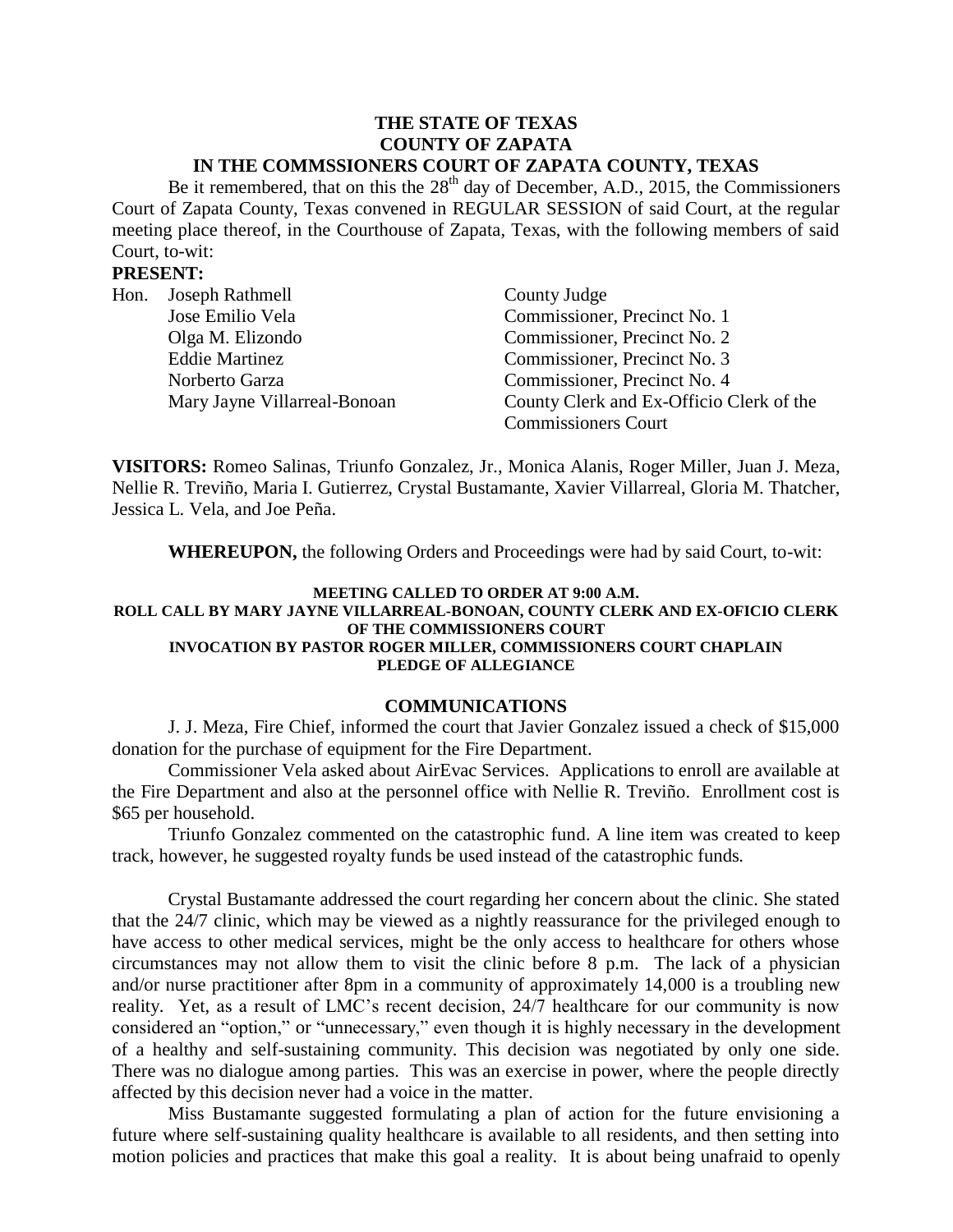and vehemently criticize systems of inequality, as they are happening, and then coordinating strategies of communal resistance.

She also asked how we can utilize state/federal resources to benefit the community, including recruitment programs funded by the State Office of Rural Health that can attract private practices to the community, and how can we coordinate strategies with non-profit organizations like the Texas Association of Rural Health Clinics and the Texas Rural Health Association to help create self-sustaining healthcare services that have the community's best interests in mind. Right now, Zapata does not belong to either organization.

She stated that she hopes the county will keep fighting for and defending the most vulnerable people in this community.

Commissioner Vela stated that we are members of the Methodist Health Care Alliance and in 2011 the Centers for Medicare and Medicaid Services approved the State of Texas Medicaid Transformation Waiver under Section 1115 of the Social Security Act. Said waiver needs to be extended or renewed, if it is not, then it will be a definite problem for the clinic.

Mr. Xavier Villarreal congratulated Miss Bustamante for her interest in the clinic matter. He stated that everything is about money and not about saving lives. He related a personal experience he had at the clinic and a misdiagnosis given by one of the doctors.

Commissioner Martinez stated that the clinic would be bringing accountability in the January meeting.

Commissioner Elizondo suggested approaching the other clinics about opening at night.

Miss Bustamante asked about recruiting funding. Commissioner Martinez responded that said funding comes from someone in the medical field like LMC.

Lupita Castro, Administrator of Indigent Care and Pauper Services, addressed the court and stated that 78% of applicants are eligible for coverage. They are covered for six months with submission of proper documentation.

# **ORDER APPROVING INVOICES**

Motion was made by Commissioner Garza, seconded by Commissioner Martinez, to approve invoices as presented by Triunfo Gonzalez. Commissioner Vela pointed out that invoices on page 2 payable to Gardenia's Nursery were already paid; said invoices were voided. He also questioned reimbursement to Rosalinda Gonzalez for tamales and holiday gifts.

The above motion, being put to a vote, was approved by the affirmative vote of all members of the Court.

# **ORDER APPROVING CHECKS ISSUED**

Motion was made by Commissioner Martinez, seconded by Commissioner Vela, to approve checks issued as requested by Hon. Romeo Salinas, County Treasurer.

The above motion, being put to a vote, was approved by the affirmative vote of all members of the Court.

# **ORDER APPOINTING A MEMBER OF ZAPATA COUNTY COMMISSIONERS COURT TO SERVE AS BOARD MEMBER OF THE APPRAISAL BOARD**

Motion was made by Commissioner Vela, seconded by Commissioner Martinez, to appoint Commissioner Vela, to serve as board member of the Zapata County Appraisal Board as requested by Honorable Joseph Rathmell, County Judge.

The above motion, being put to a vote, was approved by the affirmative vote of all members of the Court.